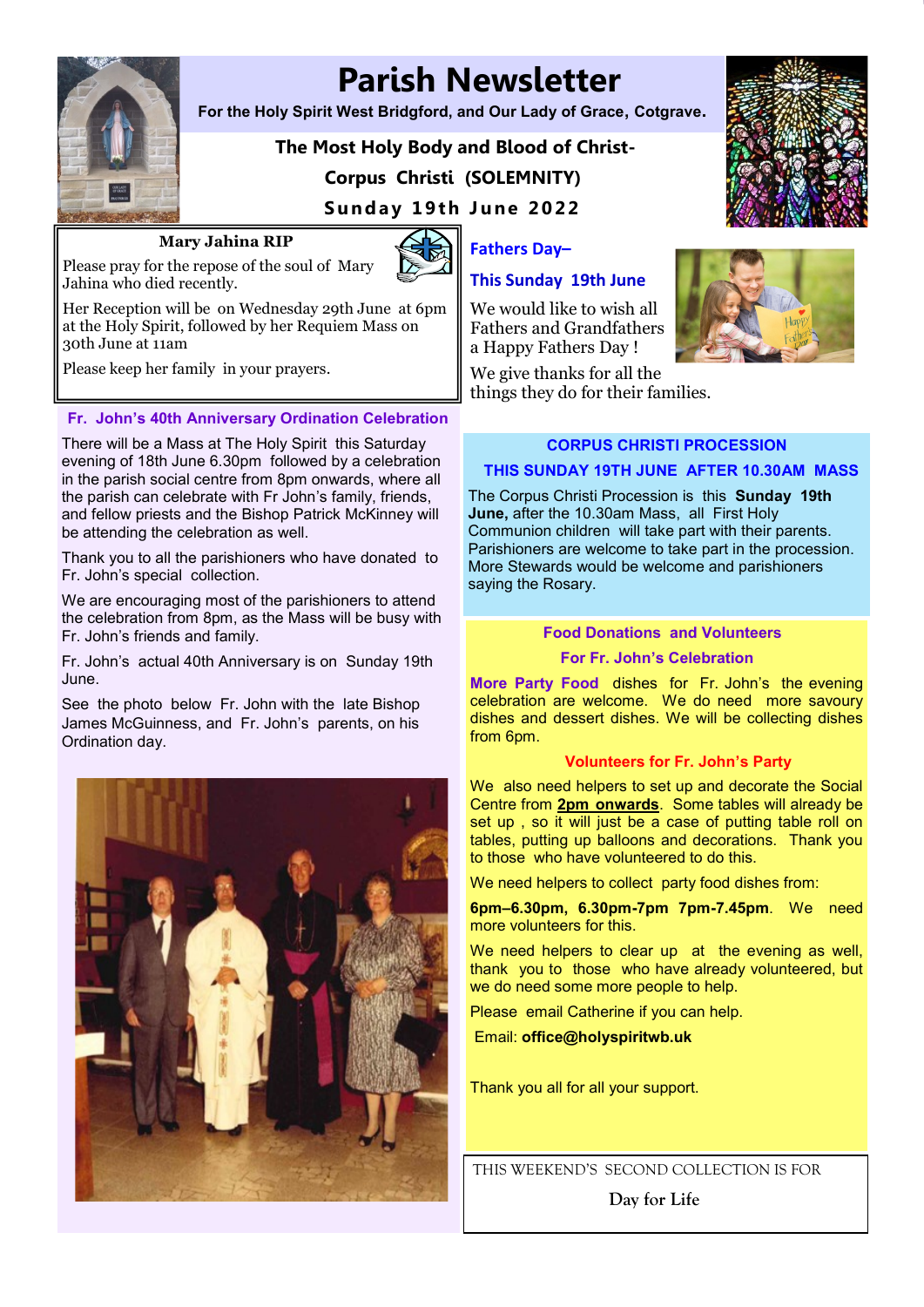| A Prayer for Fr John's 40th Anniversary                                                                                                                                                                                   |                                                       |                                                 | CONTACT DETAILS OF HOLY SPIRIT GROUPS / ORGS.                                           |
|---------------------------------------------------------------------------------------------------------------------------------------------------------------------------------------------------------------------------|-------------------------------------------------------|-------------------------------------------------|-----------------------------------------------------------------------------------------|
| Gracious loving God,<br>We thank you for this wonderful priest 'Fr. John<br>McCay' who celebrates 40 years of his Priesthood.                                                                                             |                                                       | Baby and Toddler Group -<br>Email:<br>Brownies- | <b>Olivia Theobald Vella</b><br>HStoddlergroup@gmail.com<br>Claire Spencer Tel: 9142508 |
| We thank him for his selfless ministry to Christ, in his<br>work as an Assistant Priest and Prison Chaplaincy<br>which has been inspiring and a comfort to the lives of<br>many people in the paths he has crossed in his |                                                       | The Burundi Project-                            | Jim Madden Tel: 914 2370                                                                |
|                                                                                                                                                                                                                           |                                                       | Cafod-                                          | Liz Bonner Tel: 07914 787030                                                            |
|                                                                                                                                                                                                                           |                                                       | Catenians -                                     | John Sneyd Tel: 9816769                                                                 |
| priestly life.                                                                                                                                                                                                            |                                                       |                                                 | Please see the new website www.nottinghamcatenians.org                                  |
| We thank him for being part of our parish community<br>for the past 11 years and making it a welcoming and<br>loving place to be.                                                                                         |                                                       | Children's Liturgy -                            | Jane Barrett Tel: 07785574975                                                           |
|                                                                                                                                                                                                                           |                                                       |                                                 | Cricket Team- David Paton - (David.Paton@nottingham.ac.uk)                              |
| We thank him for his pastoral care and weekly<br>sermons encouraging us to think of others less<br>fortunate and support those struggling, whether it be<br>those in prison or the wider community.                       |                                                       | Cubs-                                           | Jeremy Fenn Tel: 07764 830794                                                           |
|                                                                                                                                                                                                                           |                                                       | Fellowship Group-                               | Mary Elliot Smith Tel: 9149473                                                          |
|                                                                                                                                                                                                                           |                                                       | Golf Society-                                   | John Carolan Tel: 07764285863                                                           |
|                                                                                                                                                                                                                           |                                                       | Guides-                                         | Caity Lee Email: 10thwbguides@gmail.com                                                 |
| We thank him for his kindness and compassion and<br>continued dedication to Priesthood for the past forty                                                                                                                 |                                                       | H.S. Badminton-                                 | Marina Johnson Tel: 0115 8373164                                                        |
| years.                                                                                                                                                                                                                    |                                                       | H.S. Celtic Football-                           | Simon Le Ruez Tel: 07796 234928                                                         |
| We thank him for his weekly football banter and<br>passion for the beautiful game and his beloved<br>Leicester City.                                                                                                      |                                                       | H.S. PPC -                                      | Angela Fenn Tel: 07920 149140                                                           |
|                                                                                                                                                                                                                           |                                                       | Safeguarding Rep: Catherine Giavarini           |                                                                                         |
|                                                                                                                                                                                                                           | We wish him a wonderful celebration for his 40 years  |                                                 | Email: Catherine.GiavariniPSR@dioceseofnottingham.uk                                    |
| as a Priest.                                                                                                                                                                                                              |                                                       | Rainbows-                                       | Rebecca Adamson Tel: 07818 599 074                                                      |
| We ask you to allow him to experience joy in his                                                                                                                                                                          |                                                       | Scouts-                                         | Margaret Walker Tel: 9899553                                                            |
|                                                                                                                                                                                                                           | ministry. Help him to be an instrument of your divine | $S.V.P.-$                                       | Cristina Lira Tel: 07985481869                                                          |
| grace. We ask this through Jesus Christ, who lives<br>and reigns as our Eternal Priest.                                                                                                                                   |                                                       | U.C.M.-                                         | Maureen Doodson Tel: 8914601                                                            |
|                                                                                                                                                                                                                           |                                                       | Social Centre Bookings- Catherine Giavarini     |                                                                                         |
| Amen.                                                                                                                                                                                                                     |                                                       | Email- office@holyspiritwb.co.uk                |                                                                                         |
|                                                                                                                                                                                                                           | WEBSITES - Parish: www. holyspiritwb.org              | Tel: 07854 233172 (Mon-Fri)                     |                                                                                         |
|                                                                                                                                                                                                                           | www.ourladyofgracecotgrave.org                        | Newsletter Editor: Catherine Giavarini          |                                                                                         |
|                                                                                                                                                                                                                           | Deanery: www.nottsmeastdeanery.org                    | Email: office@holyspiritwb.co.uk                |                                                                                         |
|                                                                                                                                                                                                                           | Diocese: www.nottingham-diocese.org.uk                |                                                 |                                                                                         |
|                                                                                                                                                                                                                           | TWITTER: West B+Cotgrave RC @holyspiritwb             |                                                 |                                                                                         |
|                                                                                                                                                                                                                           |                                                       |                                                 |                                                                                         |
| <b>PARISH CHURCHES</b>                                                                                                                                                                                                    |                                                       |                                                 | CONTACT DETAILS FOR OUR LADY GRACE GROUPS                                               |
| The Holy Spirit                                                                                                                                                                                                           | Our Lady of Grace                                     | Children's Liturgy-                             | Karen Richards Tel: 9374565                                                             |
| <b>Melton Road</b>                                                                                                                                                                                                        | Candelby Lane                                         | Safeguarding Rep-                               | Karen Richards Tel: 9374565                                                             |
| West Bridgford                                                                                                                                                                                                            | Cotgrave                                              | Cafod -                                         | Eileen Widdicks Tel: 9892882                                                            |
| Nottingham                                                                                                                                                                                                                | Nottingham                                            | Traidcraft-                                     | Lynne Harrison Tel: 9235460                                                             |
| NG2 7JW                                                                                                                                                                                                                   | <b>NG12 3JG</b>                                       | Cotgrave PPC-                                   | Anne Ferguson Tel: 9892693                                                              |
| <b>CLERGY TEAM</b>                                                                                                                                                                                                        |                                                       | SVP-                                            | Michael Jennings Tel: 9374307                                                           |
| Parish Priest-Fr. Michael Brown Tel: 0115 9814271                                                                                                                                                                         |                                                       | Primary School                                  | Senior School                                                                           |
| Assistant Priest-Fr. John McCay Tel:0115 9810320                                                                                                                                                                          |                                                       | St Edmund Campion                               | The Becket School                                                                       |
| 29 Charnwood Grove, West Bridgford, Nottingham NG2<br>7NT. Email Fr. Michael or Fr. John at;                                                                                                                              |                                                       | <b>Head Teacher</b>                             | <b>Head Teacher</b>                                                                     |
| frmichael@holyspiritwb.org<br>frjohn@holyspiritwb.org                                                                                                                                                                     |                                                       | Mrs A. Blake                                    | Mr P. Grieg                                                                             |
|                                                                                                                                                                                                                           |                                                       | Tel: 0115 9147889                               | Tel: 0115 9824280                                                                       |
|                                                                                                                                                                                                                           |                                                       |                                                 |                                                                                         |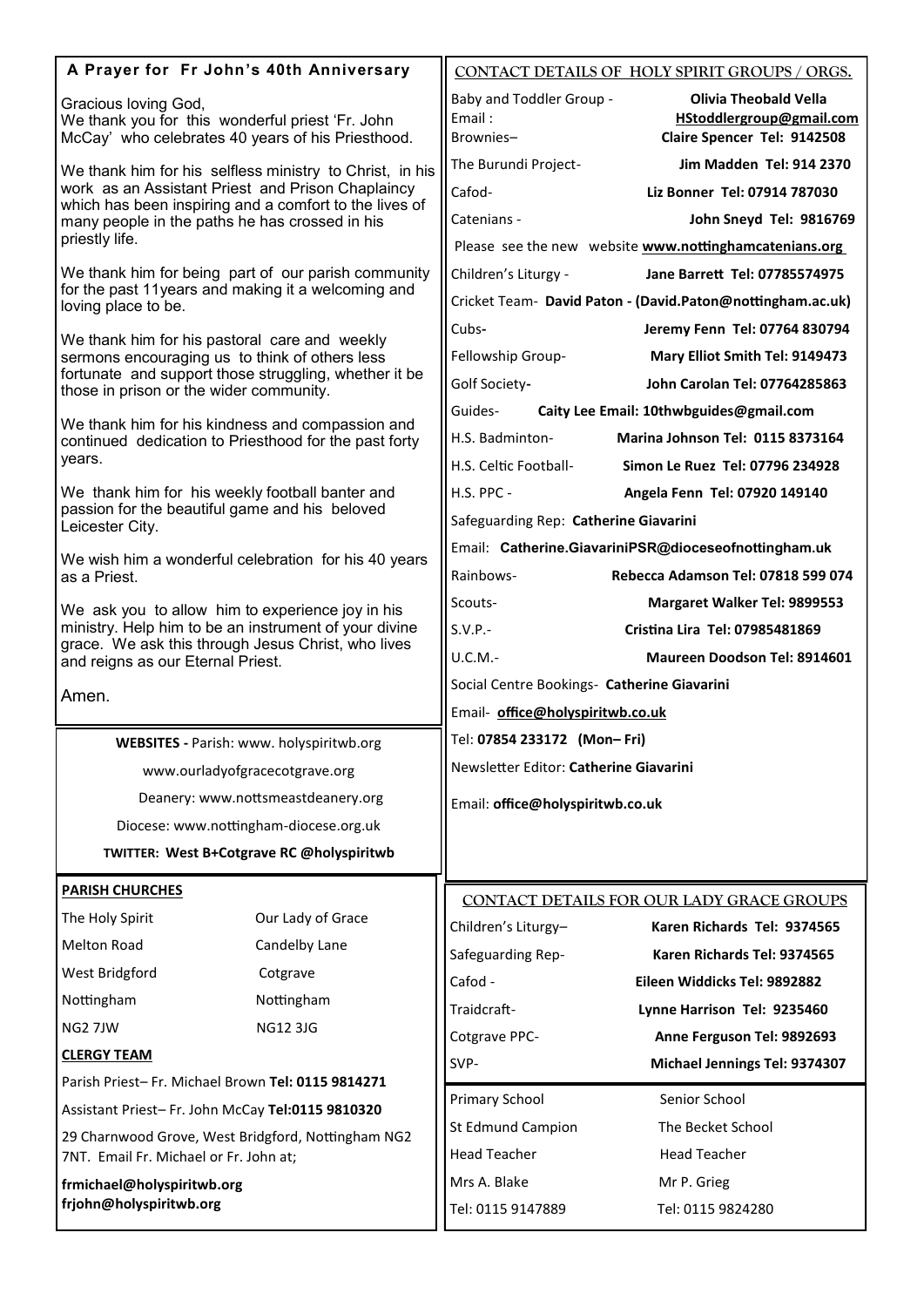|                                                                                              | Social Centre Diary                                                                                                                                                                                                   |                                                                                                                                                     |
|----------------------------------------------------------------------------------------------|-----------------------------------------------------------------------------------------------------------------------------------------------------------------------------------------------------------------------|-----------------------------------------------------------------------------------------------------------------------------------------------------|
| Sun 19th June<br>The Most Holy Body<br>and Blood of Christ-<br>Corpus Christi<br>(SOLEMNITY) | Holy Spirit (Sat) 6.30pm Mass-Fr. John McCay's 40th Anniversary<br>9am Mass-Wilf Woolley RIP<br>10.30am- David and Margaret McCartney RIP<br>The Corpus Christi Procession after Mass<br>Our Lady of Grace 11am Mass- | Coffee after 9am Mass (Hall)<br>Children's Liturgy during 10.30am<br>Mass (Hall)                                                                    |
| Mon 20th June<br>Feria                                                                       | 9.15am Mass-Ivor and Janice Amos RIP<br>Holy Spirit                                                                                                                                                                   | 9.30am Rushcliffe Sews & Sews<br>(Hall)<br>4.30pm-Rainbows (Hall)<br>5.15pm-Beavers (Upstairs)<br>6.30pm- Brownies (Hall)<br>6.30pm-Cubs (Upstairs) |
| Tues 21st June<br>St Aloysius Gonzaga,<br>religious (Mem.)                                   | Holy Spirit 9.15am Mass-Betty Foley RIP<br>(Followed by Exposition until 10.30am)                                                                                                                                     | 9am-4pm- Dementia Social (Hall)                                                                                                                     |
| Wed 22nd June<br>Saints John Fisher and<br>Thomas More, Martyrs<br>(FEAST)                   | Holy Spirit 9.15am Mass- Anne Scanlon RIP                                                                                                                                                                             | SVP Coffee Morning after Mass<br>(Hall)<br>2pm-4pm UCM Meeting (Hall)<br>5pm-6.30pm Lockton Dance Class<br>(Hall)                                   |
| Thurs 23rd June<br>The Nativity of St John<br>the Baptist<br>(SOLEMNITY                      | Holy Spirit 9.15am Mass-Wanda Lapham RIP and Jan Salamonczyk RIP<br>(Rosary after Mass)                                                                                                                               | 10am-11.30am- Toddler Group<br>(Hall)<br>1.30pm-2pm Yodance Seniors<br>(Hall)<br>7.15pm-9.15pm Scouts<br>(Hall)                                     |
| Fri 24th June<br>The Most Sacred Heart<br>of Jesus<br>(SOLEMNITY)                            | Holy Spirit<br>6.30pm-Exposition<br>7-7.20pm Benediction<br>7.30pm Mass-Dorothy Couldwell RIP                                                                                                                         | 10am-2pm Yoga Training<br>$(Hall-)$<br>1.30pm-2.30pm SVP (Upstairs)<br>7pm-8pm Yodance (Hall)                                                       |
| Sat 25th June<br>The Immaculate Heart<br>of the Blessed Virgin<br>Mary (Mem.)                | Holy Spirit<br>9.15am Mass-Yvonne Rowbottom RIP<br>9.45am-10.15am-Confessions<br>12 Noon Baptism- Minnie Harrington<br>6.30pm Mass-Richard O'Brien RIP                                                                |                                                                                                                                                     |
| Sun 26th June<br>The Thirteenth Sunday<br>of the Year                                        | Holy Spirit 9am Mass-Agnes McKenzie<br>10.30am Mass-Connel Carson RIP<br>12.30pm Baptism- Dylan Olivero<br>Our Lady of Grace 11am Mass-Margaret Gibb RIP (Anniv.)                                                     | Coffee after 9am Mass (Hall)<br>Children's Liturgy during 10.30am<br>Mass (Hall)                                                                    |

**THE MOST HOLY BODY AND BLOOD OF CHRIST– CORPUS CHRISTI (SOLEMNITY)**